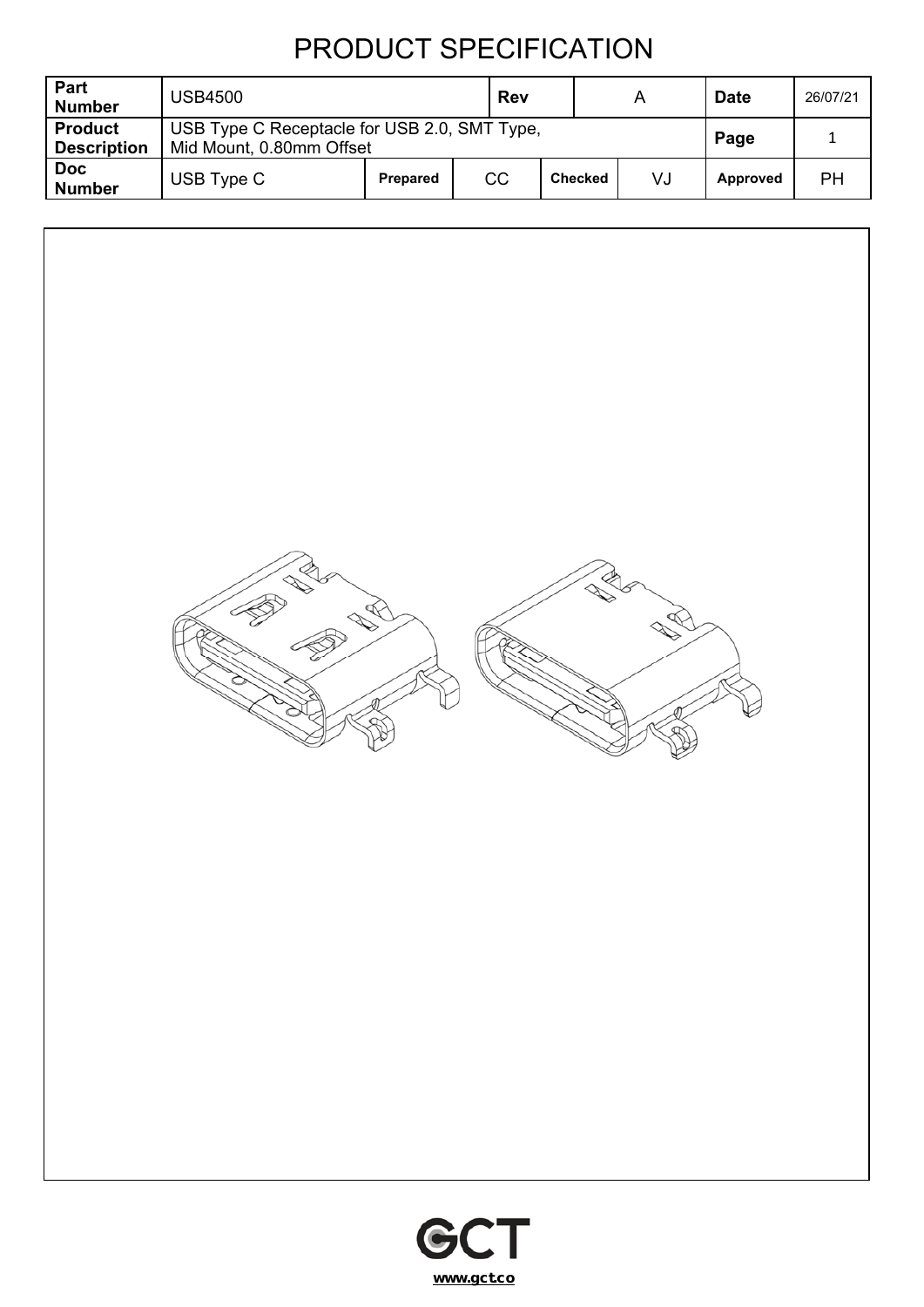| Part<br><b>Number</b>                | <b>USB4500</b>                                                                                                                                                                                                                      |                                                                  | <b>Rev</b>                                                                                                                                           |                |  | A  | <b>Date</b>        | 26/07/21       |
|--------------------------------------|-------------------------------------------------------------------------------------------------------------------------------------------------------------------------------------------------------------------------------------|------------------------------------------------------------------|------------------------------------------------------------------------------------------------------------------------------------------------------|----------------|--|----|--------------------|----------------|
| <b>Product</b><br><b>Description</b> | USB Type C Receptacle for USB 2.0, SMT Type,<br>Mid Mount, 0.80mm Offset                                                                                                                                                            |                                                                  |                                                                                                                                                      |                |  |    | Page               | $\overline{2}$ |
| <b>Doc</b><br><b>Number</b>          | USB Type C                                                                                                                                                                                                                          | Prepared                                                         | CC                                                                                                                                                   | <b>Checked</b> |  | VJ | Approved           | PH             |
|                                      |                                                                                                                                                                                                                                     |                                                                  |                                                                                                                                                      |                |  |    |                    |                |
| 1.0 SCOPE.                           |                                                                                                                                                                                                                                     |                                                                  |                                                                                                                                                      |                |  |    |                    |                |
|                                      | This specification covers performance, tests and quality requirements for the USB Type C<br>Receptacle for USB2.0 range. USB4500.                                                                                                   |                                                                  |                                                                                                                                                      |                |  |    |                    |                |
|                                      | 2.0 PRODUCT NAME AND PART NUMBER.                                                                                                                                                                                                   |                                                                  |                                                                                                                                                      |                |  |    |                    |                |
|                                      | USB Type C Receptacle range.USB4500.                                                                                                                                                                                                |                                                                  |                                                                                                                                                      |                |  |    |                    |                |
|                                      | 3.0 PRODUCT SHAPE, DIMENSIONS AND MATERIAL.                                                                                                                                                                                         |                                                                  |                                                                                                                                                      |                |  |    |                    |                |
|                                      | Please refer to drawings.                                                                                                                                                                                                           |                                                                  |                                                                                                                                                      |                |  |    |                    |                |
| 4.0 RATINGS.                         |                                                                                                                                                                                                                                     |                                                                  |                                                                                                                                                      |                |  |    |                    |                |
|                                      | 4.1 Current rating: 5.00A collectively for VBUS pins(i.e., pins A4, A9, B4, and B9)                                                                                                                                                 |                                                                  |                                                                                                                                                      |                |  |    |                    |                |
|                                      |                                                                                                                                                                                                                                     | 6.25A collectively for GND pins(i.e., pins A1, A12, B1, and B12) |                                                                                                                                                      |                |  |    |                    |                |
|                                      |                                                                                                                                                                                                                                     | 1.25A for VCONN (i.e., B5)                                       |                                                                                                                                                      |                |  |    |                    |                |
|                                      |                                                                                                                                                                                                                                     | 0.25A for all other pins, per pin                                |                                                                                                                                                      |                |  |    |                    |                |
|                                      | 4.2 Voltage rating  20V DC                                                                                                                                                                                                          |                                                                  |                                                                                                                                                      |                |  |    |                    |                |
|                                      | 4.3 Operating Temperature Range  -25°C to +85°C                                                                                                                                                                                     |                                                                  |                                                                                                                                                      |                |  |    |                    |                |
|                                      | 5.0 TEST AND MEASUREMENT CONDITIONS.<br>Product is designed to meet electrical, mechanical and environmental performance requirements<br>specified below. All tests are performed in ambient conditions unless otherwise specified. |                                                                  |                                                                                                                                                      |                |  |    |                    |                |
| <b>Test No</b>                       | 6.0 PERFORMANCE.                                                                                                                                                                                                                    |                                                                  |                                                                                                                                                      |                |  |    |                    |                |
|                                      | Item                                                                                                                                                                                                                                |                                                                  | <b>Test Condition</b>                                                                                                                                |                |  |    | Requirement        |                |
| 6.0.1                                | <b>Examination of Product</b>                                                                                                                                                                                                       |                                                                  | Product shall meet requirements<br>Visual, dimensional and functional<br>of product drawing and<br>inspection as per quality plan.<br>specification. |                |  |    |                    |                |
|                                      | Reseating                                                                                                                                                                                                                           | Manually plug/unplug 3 times                                     |                                                                                                                                                      |                |  |    | No physical damage |                |
|                                      |                                                                                                                                                                                                                                     |                                                                  |                                                                                                                                                      |                |  |    |                    |                |

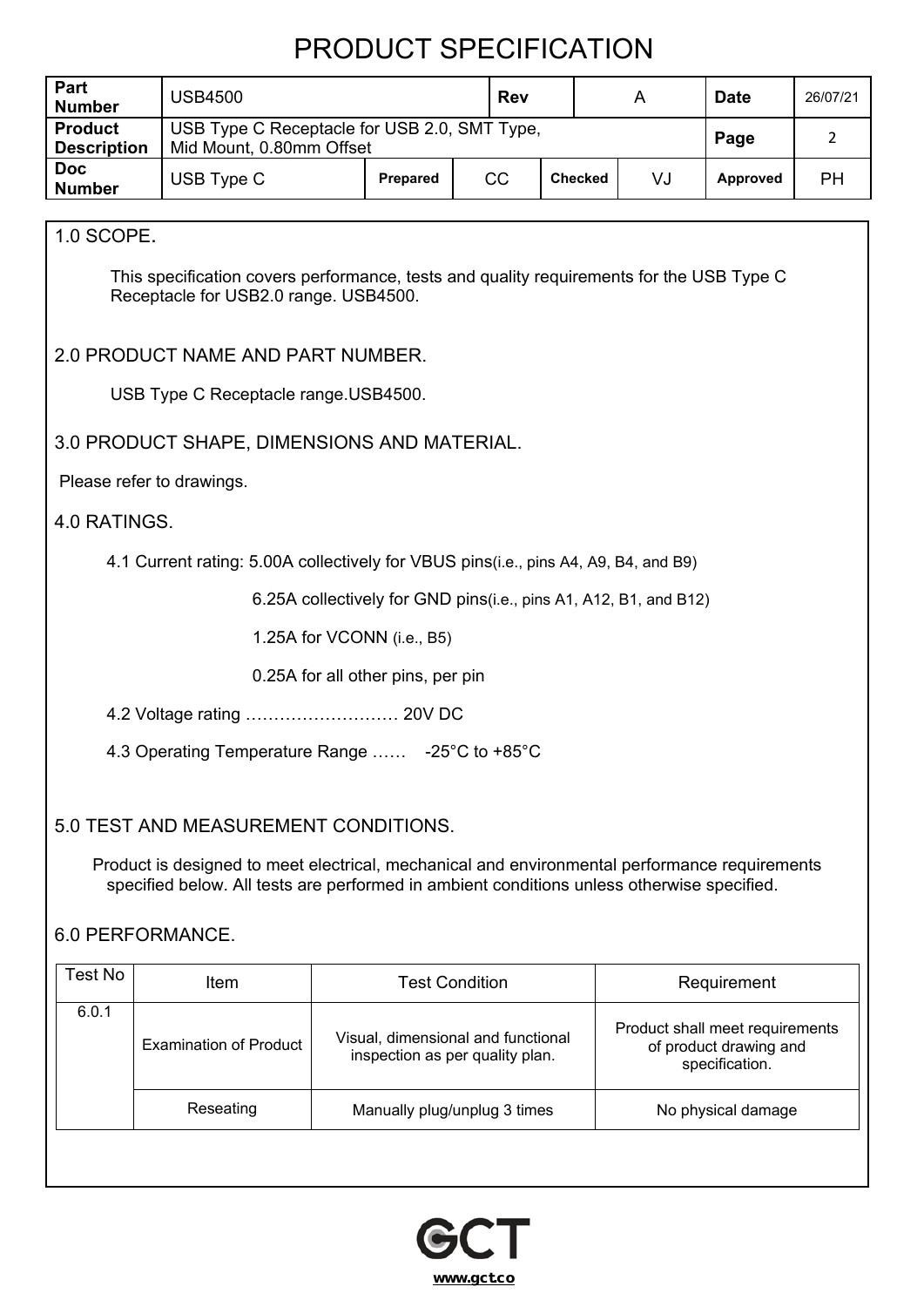| Part<br><b>Number</b>                | <b>USB4500</b>                                                           |                 | <b>Rev</b> |                | A    | <b>Date</b> | 26/07/21 |
|--------------------------------------|--------------------------------------------------------------------------|-----------------|------------|----------------|------|-------------|----------|
| <b>Product</b><br><b>Description</b> | USB Type C Receptacle for USB 2.0, SMT Type,<br>Mid Mount, 0.80mm Offset |                 |            |                | Page |             |          |
| <b>Doc</b><br><b>Number</b>          | USB Type C                                                               | <b>Prepared</b> | CC         | <b>Checked</b> | VJ   | Approved    | PН       |

#### 6.1 Electrical Performance.

| Test No | ltem                            | <b>Test Condition</b>                                                                                                                                                                                                                                                                                                                                                          | Requirement                                                                                           |
|---------|---------------------------------|--------------------------------------------------------------------------------------------------------------------------------------------------------------------------------------------------------------------------------------------------------------------------------------------------------------------------------------------------------------------------------|-------------------------------------------------------------------------------------------------------|
| 6.1.1   | Low Level Contact<br>Resistance | The low level contact resistance measurement is<br>made from the solder tail of the receptacle to the<br>soldering point of the plug. When measured at<br>20mV Max. open circuit at 100mA. Mated test<br>contacts must be in a connector housing. In<br>accordance with EIA-364-23, Test Condition B                                                                           | $40m\Omega$ max (initial)                                                                             |
| 6.1.2   | <b>Insulation Resistance</b>    | Both unmated and Mated connectors, apply<br>100V DC for 1 minute at sea level between<br>adjacent terminal or ground. In accordance with<br>EIA-364-21.                                                                                                                                                                                                                        | 100 MΩ Min (initial).                                                                                 |
| 6.1.3   | Dielectric Strength             | Mate connectors, apply<br>100V AC (RMS) for 1 minute at sea level. In<br>accordance with EIA-364-20.                                                                                                                                                                                                                                                                           | No Breakdown.                                                                                         |
| 6.1.4   | Contact current rating          | A current of 5 A shall be applied collectively to<br>VBUS pins (i.e., pins A4, A9, B4, and B9) and 1.25<br>A shall be applied to the VCONN pin (i.e., B5) as<br>applicable, terminated through the corresponding<br>GND pins (i.e., pins A1, A12, B1, and B12). A<br>minimum current of 0.25 A shall also be applied<br>individually to all the other contacts, as applicable. | The temperature<br>rise shall not<br>exceed $30^{\circ}$ C at the<br>outside surface of<br>the shell. |

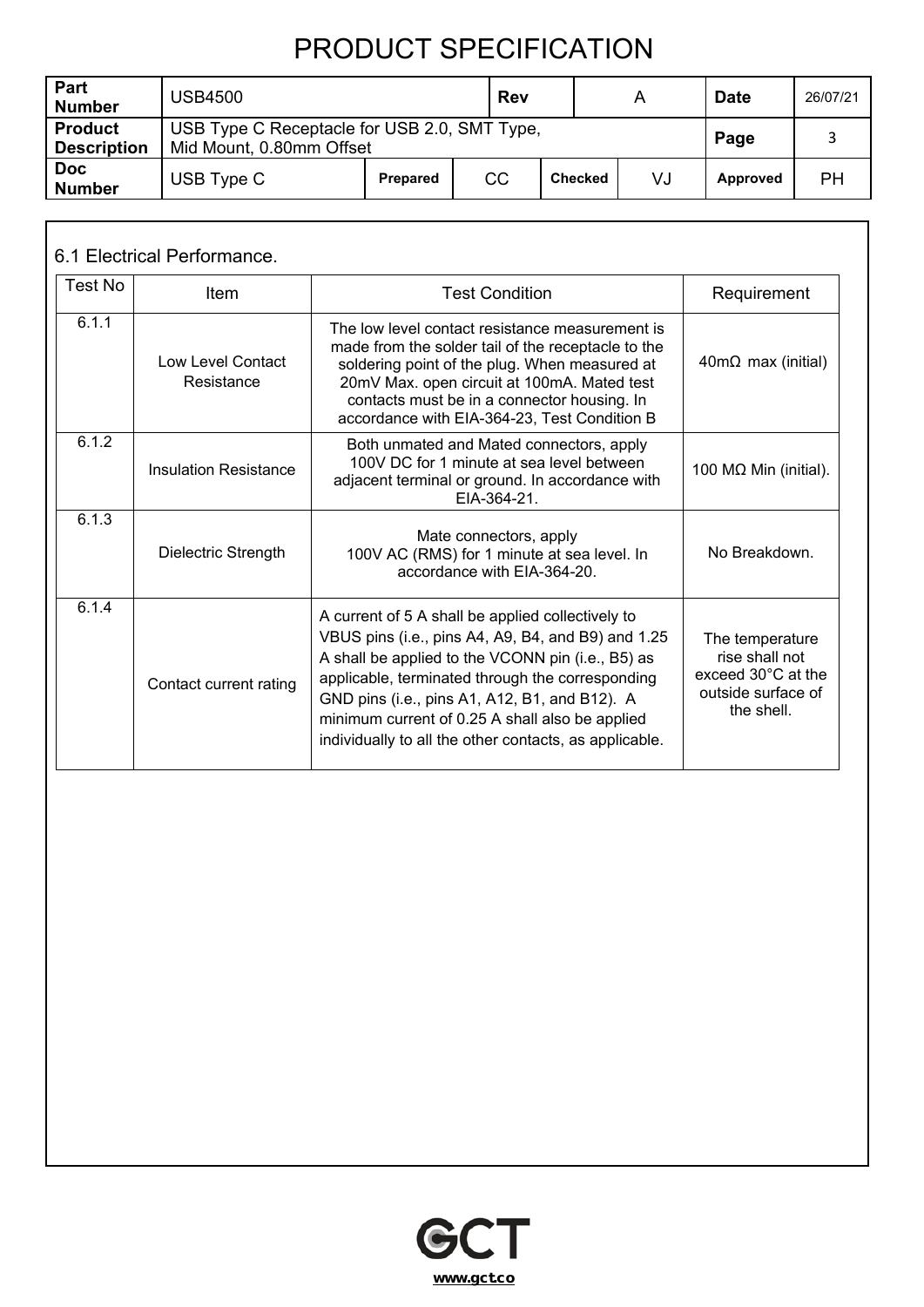| Part<br><b>Number</b>                | <b>USB4500</b> |                                                                          | Rev       |                | А  | <b>Date</b> | 26/07/21 |
|--------------------------------------|----------------|--------------------------------------------------------------------------|-----------|----------------|----|-------------|----------|
| <b>Product</b><br><b>Description</b> |                | USB Type C Receptacle for USB 2.0, SMT Type,<br>Mid Mount, 0.80mm Offset |           |                |    | Page        |          |
| <b>Doc</b><br><b>Number</b>          | USB Type C     | <b>Prepared</b>                                                          | <b>CC</b> | <b>Checked</b> | VJ | Approved    | PН       |

|                | 6.2Mechanical Performance.      |                                                                                                                                                                                                                                                                                                                |                                                                                                                                                   |
|----------------|---------------------------------|----------------------------------------------------------------------------------------------------------------------------------------------------------------------------------------------------------------------------------------------------------------------------------------------------------------|---------------------------------------------------------------------------------------------------------------------------------------------------|
| <b>Test No</b> | Item                            | <b>Test Condition</b>                                                                                                                                                                                                                                                                                          | Requirement                                                                                                                                       |
| 6.2.1          | Mating/Un-mating<br>Force       | Mate/Un-mated at a speed of 12.5mm/min.<br>In accordance with EIA-364-13.                                                                                                                                                                                                                                      | Mating force: within<br>5N to 20N (initial).<br>Un-Mating force:<br>within 8N to 20N up<br>to 30cycles, within<br>6N to 20N after<br>10,000cycles |
| 6.2.2          | Durability                      | 10,000 cycles at a<br>cycle rate 500± 50per hour.<br>In accordance with EIA-364-09.                                                                                                                                                                                                                            | Un-Mating force:<br>within 6N to 20N<br>Contact resistance:<br>$50 \text{m}\Omega$ max<br>Dielectric Strength:<br>no breakdown                    |
|                | Durability<br>(Preconditioning) | 50 cycles at a<br>cycle rate 500± 50 per hour<br>In accordance with EIA-364-09.                                                                                                                                                                                                                                |                                                                                                                                                   |
| 6.2.3          | Vibration                       | EIA 364-28 Test Condition VII, Test Letter D<br>15 minutes in each of 3 mutually perpendicular<br>directions. Both mating halves should be rigidly<br>fixed so as not to contribute to the relative motion of<br>one contact against another. The method of<br>fixturing should be detailed in the test report | No evidence of<br>physical damage and<br>no discontinuity<br>longer than 1<br>microsecond.<br>Contact resistance:<br>$50 \text{m}\Omega$ max.     |
| 6.2.4          | 4-Axis Continuity               | Shall be tested for continuity under stress using<br>a test fixture                                                                                                                                                                                                                                            | No evidence of<br>physical damage and<br>no discontinuity<br>longer than 1<br>microsecond.                                                        |

 $\overline{\phantom{a}}$ 

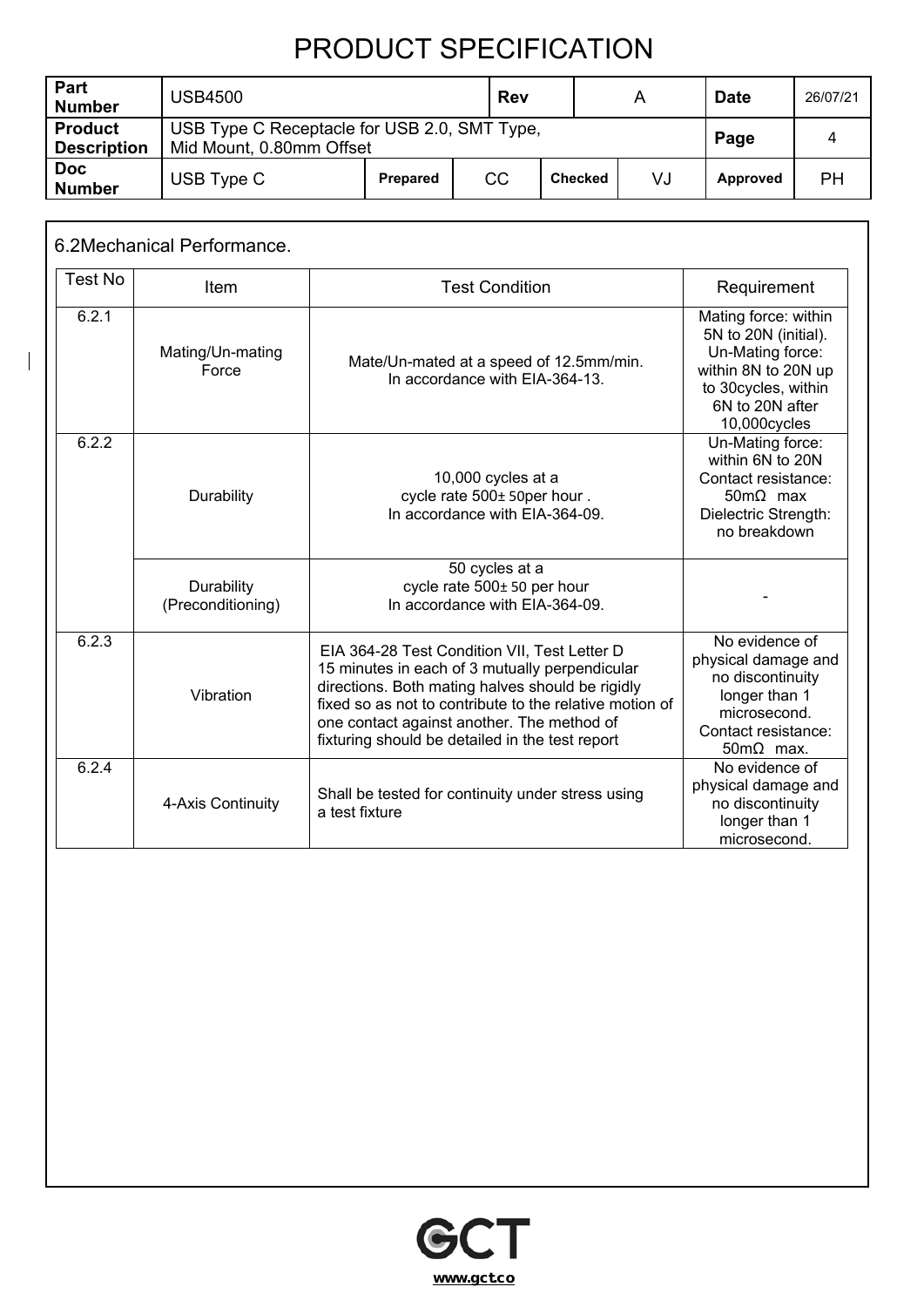| Part<br><b>Number</b>                | <b>USB4500</b> |                                                                          | Rev       |                | A  | <b>Date</b> | 26/07/21 |
|--------------------------------------|----------------|--------------------------------------------------------------------------|-----------|----------------|----|-------------|----------|
| <b>Product</b><br><b>Description</b> |                | USB Type C Receptacle for USB 2.0, SMT Type,<br>Mid Mount, 0.80mm Offset |           |                |    | Page        |          |
| <b>Doc</b><br><b>Number</b>          | USB Type C     | Prepared                                                                 | <b>CC</b> | <b>Checked</b> | VJ | Approved    | PН       |

| <b>Test No</b> |                                                |                                                                                                                                                                                                                                                                                                                            |                                                                                                                         |
|----------------|------------------------------------------------|----------------------------------------------------------------------------------------------------------------------------------------------------------------------------------------------------------------------------------------------------------------------------------------------------------------------------|-------------------------------------------------------------------------------------------------------------------------|
|                | Item                                           | <b>Test Condition</b>                                                                                                                                                                                                                                                                                                      | Requirement                                                                                                             |
| 6.3.1          | <b>Cyclic Temperature</b><br>and Humidity Test | Cycle the connector between 25 °C $\pm$ 3 °C at 80 %<br>±3% RH and 65 °C ±3 °C at 50 % ±3% RH. Ramp<br>times should be 0.5 hour and dwell times should be<br>1.0 hour. Dwell times start when the temperature<br>and humidity have stabilized within the specified<br>levels. Perform 24 such cycles.                      | <b>Contact Resistance:</b><br>$50 \text{m}\Omega$ Max.                                                                  |
| 6.3.2          | Salt Spray                                     | Subject mated connectors to 5±1% salt-solution<br>concentration, 35±2°C for 24 hours. In accordance<br>with EIA-364-26, Test Condition B.                                                                                                                                                                                  | Shall meet visual<br>requirements, No<br>detrimental corrosion<br>allowed in contact<br>area and base metal<br>exposed. |
| 6.3.3          | <b>Thermal Shock</b>                           | Temperature range from -55°C~+85°C .Start from -<br>55°C. After 30 min. change to +85°C, change time<br>is no more than 5min. Total 10 cycles.<br>Test reference standard: EIA 364-32, test condition                                                                                                                      | No physical damage.<br><b>Contact Resistance</b><br>(Low Level) 50m<br>max.                                             |
| 6.3.4          | Solderability                                  | Solder pot temperature: 250±5°C for 3~5 seconds.<br>In accordance with EIA-364-52.                                                                                                                                                                                                                                         | 95% of immersed<br>area must show no<br>voids, pin holes.                                                               |
| 6.3.5          | Temperature life                               | 105° C without applied voltage for 120 hours.<br>EIA-364-17, method A                                                                                                                                                                                                                                                      | Contact resistance:<br>$50 \text{m}\Omega$ max                                                                          |
|                | Temperature Life<br>(preconditioning)          | 105° C without applied voltage for 72 hours.<br>EIA-364-17, method A                                                                                                                                                                                                                                                       |                                                                                                                         |
| 6.3.6          | Mixed flowing gas                              | EIA 364-65, Class II A<br>Samples should be placed in an environmentally<br>controlled 'test chamber' that is monitored by a gas<br>analyzing system for controlled concentrations of<br>the specified gas mixture. Test coupons shall also<br>be used and the weight gain reported.<br>Test duration is 7 days.           | Contact resistance:<br>$50 \text{m}\Omega$ max                                                                          |
| 6.3.7          | Thermal disturbance                            | Cycle the connector or socket between 15 °C ±3 °C<br>and 85 °C $\pm$ 3 °C, as measured on the part. Ramps<br>should be a minimum of 2 °C per minute, and dwell<br>times should insure that the contacts reach the<br>temperature extremes (a minimum of 5 minutes).<br>Humidity is not controlled. Perform 10 such cycles. | Contact resistance:<br>$50 \text{m}\Omega$ max                                                                          |

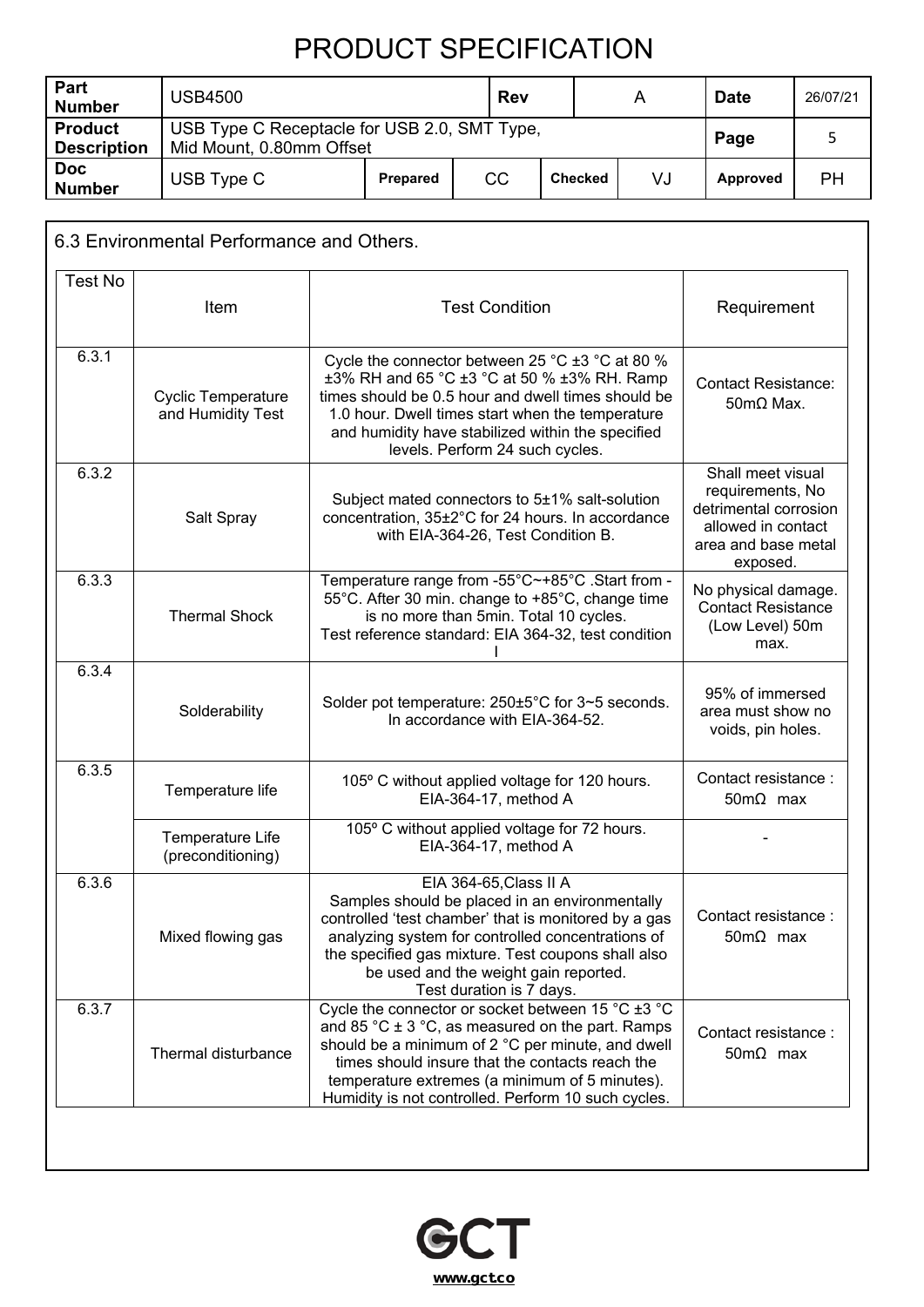| Part<br><b>Number</b>                | <b>USB4500</b> |                                                                          | <b>Rev</b> |  | А | <b>Date</b> | 26/07/21 |
|--------------------------------------|----------------|--------------------------------------------------------------------------|------------|--|---|-------------|----------|
| <b>Product</b><br><b>Description</b> |                | USB Type C Receptacle for USB 2.0, SMT Type,<br>Mid Mount, 0.80mm Offset |            |  |   | Page        |          |
| <b>Doc</b><br><b>Number</b>          | USB Type C     | CC<br>VJ<br><b>Checked</b><br><b>Prepared</b>                            |            |  |   | Approved    | PН       |

### 7.0 RESISTANCE TO INFRARED REFLOW SOLDERING HEAT

| <b>Parameter</b>                | <b>Reference</b>             | <b>Specification</b>           |
|---------------------------------|------------------------------|--------------------------------|
| Average temperature gradient in |                              | $2.5^{\circ}$ C/s              |
| preheating                      |                              |                                |
| Soak time                       | $\mathsf{T}_{\mathsf{soak}}$ | 2-3 minutes                    |
| Timeabove217°C                  | T <sub>1</sub>               | 60                             |
| $Time above 230^{\circ}$ C      | T <sub>2</sub>               | 50                             |
| Timeabove250°C                  | $T_3$                        | 5                              |
| Peak temperature in reflow      | $\mathsf{T}_{\mathsf{peak}}$ | $255^{\circ}C(-0/+5^{\circ}C)$ |
| Temperature gradient in cooling |                              | $-5^{\circ}$ C/s max           |

#### Lead Free Process



This profile is the minimum requirement for evaluating soldering heat resistance of components. Heat transfer method used for reflow soldering is hot air convection. The actual air temperatures used to achieve the specified profile is higher and largely dependent on the reflow equipment.

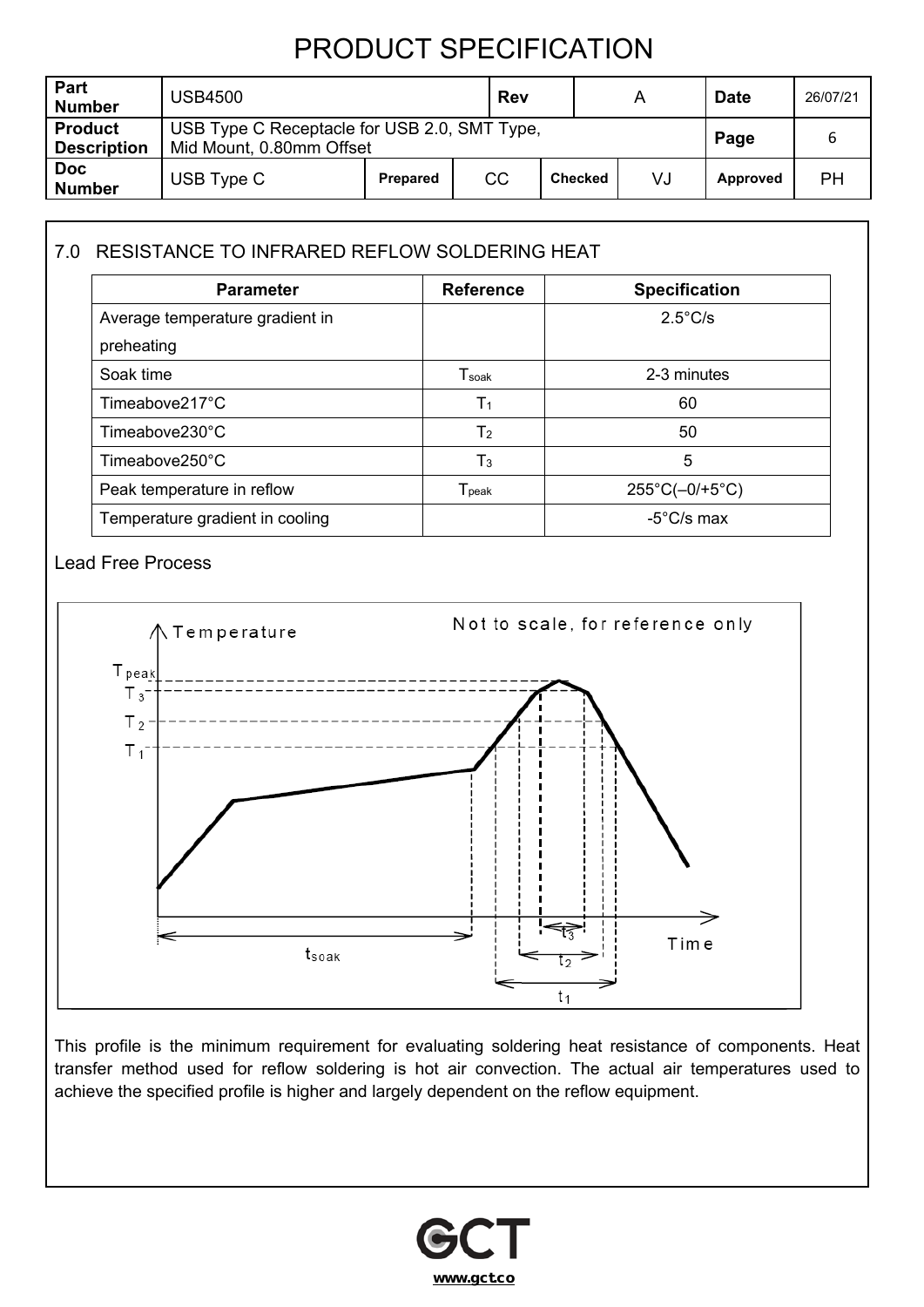| Part<br><b>Number</b>                | <b>USB4500</b>                                                           |                 |    |                | А  | <b>Date</b>     | 26/07/21 |
|--------------------------------------|--------------------------------------------------------------------------|-----------------|----|----------------|----|-----------------|----------|
| <b>Product</b><br><b>Description</b> | USB Type C Receptacle for USB 2.0, SMT Type,<br>Mid Mount, 0.80mm Offset |                 |    |                |    | Page            |          |
| <b>Doc</b><br><b>Number</b>          | USB Type C                                                               | <b>Prepared</b> | CC | <b>Checked</b> | VJ | <b>Approved</b> | PН       |

### 8.0 PRODUCT QUALIFICATION AND TEST SEQUENCE

Note: each group test needs 5pcs samples.

| <b>Test No</b>   | <b>Description</b>              | <b>Requirement</b>                    |
|------------------|---------------------------------|---------------------------------------|
| <b>Group A-1</b> |                                 |                                       |
| 6.0.1            | Examination                     | Visual inspection; No physical damage |
| 6.1.1            | <b>LLCR</b>                     | $40 \text{m}\Omega$ Max all contacts  |
| 6.2.2            | Durability<br>(preconditioning) | 50 cycles; No physical damage         |
| 6.3.5            | <b>Temperature Life</b>         |                                       |
| 6.1.1            | <b>LLCR</b>                     | $50 \text{m}\Omega$ Max all contacts  |
| 6.0.1            | Reseating                       | No physical damage                    |
| 6.1.1            | <b>LLCR</b>                     | $50 \text{m}\Omega$ Max all contacts  |
| 6.0.1            | Examination                     | Visual inspection; No physical damage |
|                  |                                 |                                       |
| <b>Group A-2</b> |                                 |                                       |
| 6.0.1            | Examination                     | Visual inspection; No physical damage |
| 6.1.1            | <b>LLCR</b>                     | $40 \text{m}\Omega$ Max all contacts  |
| 6.2.2            | Durability<br>(preconditioning) | 50 cycles; No physical damage         |
| 6.3.3            | <b>Thermal Shock</b>            |                                       |
| 6.1.1            | <b>LLCR</b>                     | $50 \text{m}\Omega$ Max all contacts  |
| 6.3.1            | Humidity                        |                                       |
| 6.1.1            | <b>LLCR</b>                     | $50 \text{m}\Omega$ Max all contacts  |
| 6.0.1            | Reseating                       | No physical damage                    |
| 6.1.1            | <b>LLCR</b>                     | $50 \text{m}\Omega$ Max all contacts  |
| 6.0.1            | Examination                     | Visual inspection; No physical damage |
|                  |                                 |                                       |
| <b>Group A-3</b> |                                 |                                       |
| 6.0.1            | Examination                     | Visual inspection; No physical damage |
| 6.1.1            | <b>LLCR</b>                     | $40 \text{m}\Omega$ Max all contacts  |

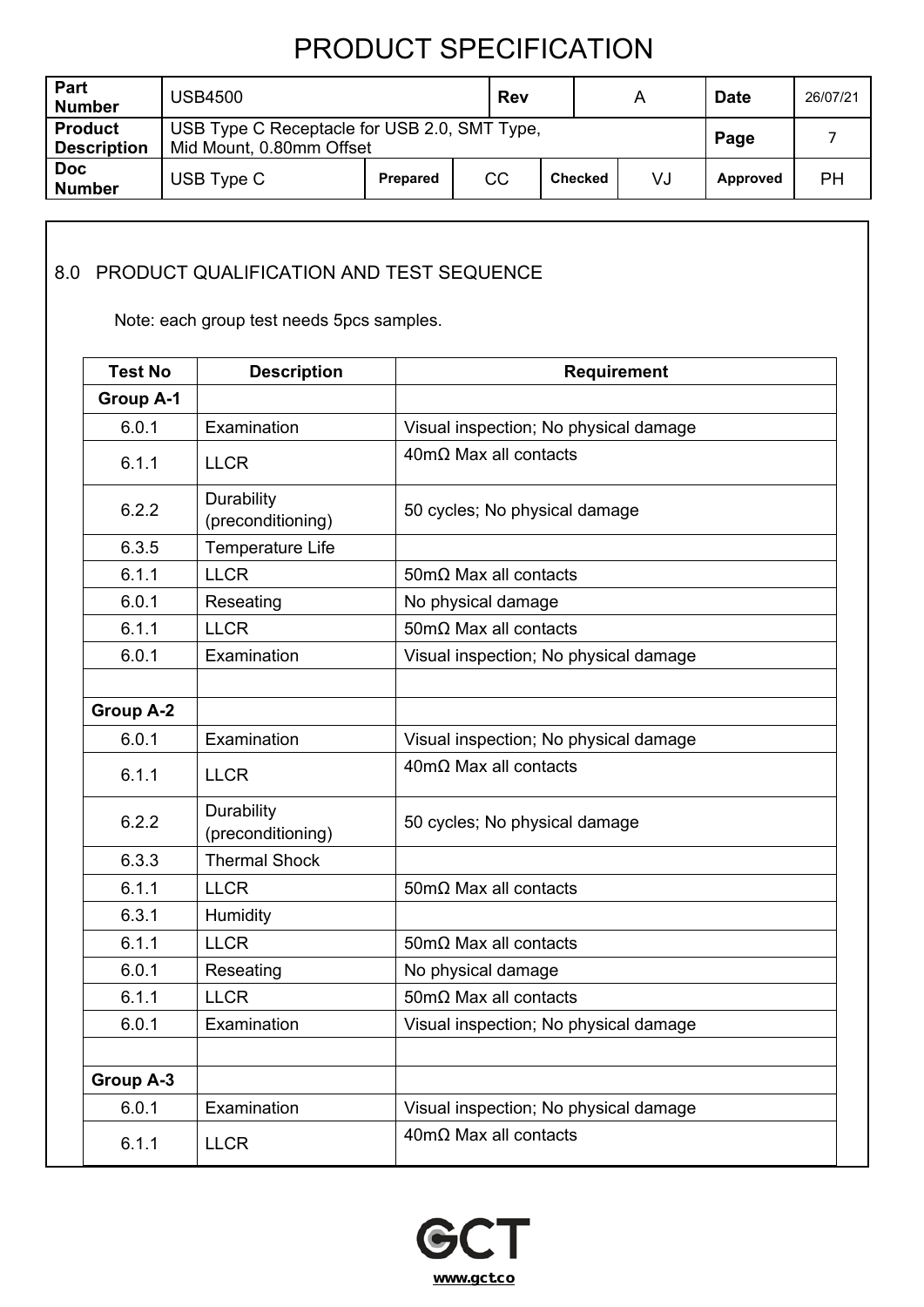| Part<br><b>Number</b>                | <b>USB4500</b>                                                           |                 | Rev |                | A  | <b>Date</b>     | 26/07/21 |
|--------------------------------------|--------------------------------------------------------------------------|-----------------|-----|----------------|----|-----------------|----------|
| <b>Product</b><br><b>Description</b> | USB Type C Receptacle for USB 2.0, SMT Type,<br>Mid Mount, 0.80mm Offset |                 |     | Page           |    |                 |          |
| <b>Doc</b><br><b>Number</b>          | USB Type C                                                               | <b>Prepared</b> | CC  | <b>Checked</b> | VJ | <b>Approved</b> | PH       |

| 6.2.2            | Durability<br>(preconditioning)              | 50 cycles; No physical damage                  |  |
|------------------|----------------------------------------------|------------------------------------------------|--|
| 6.3.5            | Temperature Life<br>(preconditioning)        |                                                |  |
| 6.1.1            | <b>LLCR</b>                                  | $50 \text{m}\Omega$ Max all contacts           |  |
| 6.2.3            | Vibration                                    | Discontinuity less than 1µs                    |  |
| 6.1.1            | <b>LLCR</b>                                  | $50 \text{m}\Omega$ Max all contacts           |  |
| 6.0.1            | Examination                                  | Visual inspection; No physical damage          |  |
|                  |                                              |                                                |  |
| <b>Group A-4</b> |                                              |                                                |  |
| 6.0.1            | Examination                                  | Visual inspection; No physical damage          |  |
| 6.1.1            | <b>LLCR</b>                                  | $40 \text{m}\Omega$ Max all contacts           |  |
| 6.2.2            | Durability<br>(preconditioning)              | 50 cycles; No physical damage                  |  |
| 6.3.5            | <b>Temperature Life</b><br>(preconditioning) |                                                |  |
| 6.1.1            | <b>LLCR</b>                                  | $50 \text{m}\Omega$ Max all contacts           |  |
| 6.3.6            | <b>Mixed Flowing Gases</b>                   |                                                |  |
| 6.1.1            | <b>LLCR</b>                                  | $50 \text{m}\Omega$ Max all contacts           |  |
| 6.3.7            | <b>Thermal Disturbance</b>                   |                                                |  |
| 6.1.1            | <b>LLCR</b>                                  | $50 \text{m}\Omega$ Max all contacts           |  |
| 6.0.1            | Reseating                                    | No physical damage                             |  |
| 6.1.1            | <b>LLCR</b>                                  | $50 \text{m}\Omega$ Max all contacts           |  |
| 6.0.1            | Examination                                  | Visual inspection; No physical damage          |  |
|                  |                                              |                                                |  |
| <b>Group A-7</b> |                                              |                                                |  |
| 6.0.1            | Examination                                  | Visual inspection; No physical damage          |  |
| 6.1.3            | <b>DWV</b>                                   | No breakdown or flashover                      |  |
| 6.1.1            | <b>LLCR</b>                                  | $40 \text{m}\Omega$ Max all contacts           |  |
| 6.2.2            | Durability<br>(preconditioning)              | No physical damage                             |  |
| 6.2.1            | <b>Insertion Force</b>                       | Within the range of 5N to 20N.                 |  |
| 6.2.1            | <b>Extraction force</b>                      | Within the range of 8N to 20N. Initial Reading |  |
| 6.2.2            | Durability                                   | 25 cycles, No physical damage                  |  |

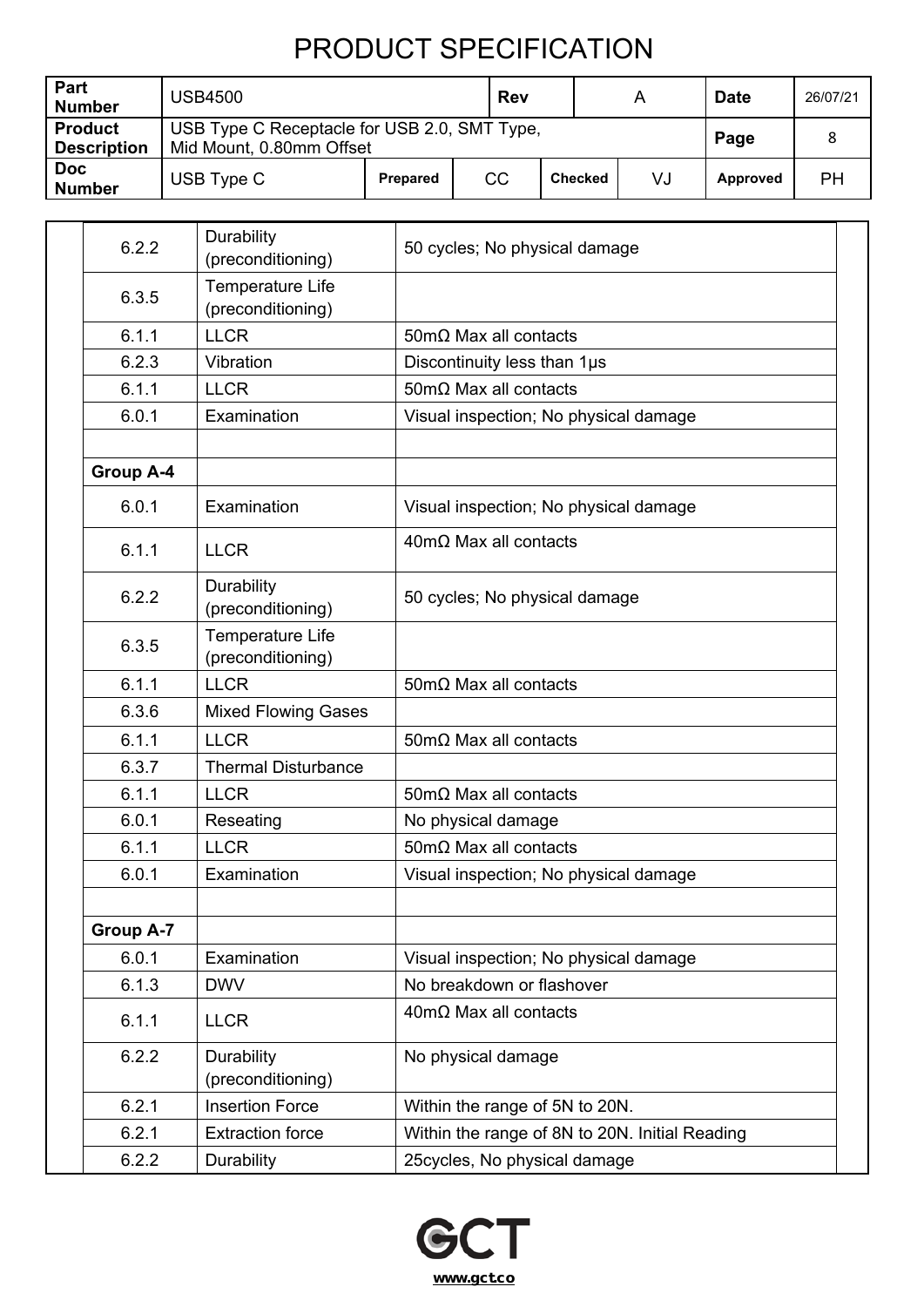| Part<br><b>Number</b>                | <b>USB4500</b>                                                           |                 | Rev |                | A  | <b>Date</b> | 26/07/21 |
|--------------------------------------|--------------------------------------------------------------------------|-----------------|-----|----------------|----|-------------|----------|
| <b>Product</b><br><b>Description</b> | USB Type C Receptacle for USB 2.0, SMT Type,<br>Mid Mount, 0.80mm Offset |                 |     | Page           |    |             |          |
| <b>Doc</b><br><b>Number</b>          | USB Type C                                                               | <b>Prepared</b> | CC  | <b>Checked</b> | VJ | Approved    | PH       |

| 6.2.1            | <b>Extraction force</b>      | Within: a) 33% of initial reading & b) 8N to 20N                                                                                                                                                                                                  |
|------------------|------------------------------|---------------------------------------------------------------------------------------------------------------------------------------------------------------------------------------------------------------------------------------------------|
| 6.2.2            | Durability                   | Perform 2468 cycles and then rotate the plug or socket<br>180° and then perform 2500 cycles. rotate the plug or<br>socket 180° and then perform 2500cycles. rotate the<br>plug or socket 180° and then perform 2500 cycles. No<br>physical damage |
| 6.2.1            | <b>Extraction force</b>      | Within the range of 6N to 20N.                                                                                                                                                                                                                    |
| 6.1.1            | <b>LLCR</b>                  | $50 \text{m}\Omega$ Max all contacts                                                                                                                                                                                                              |
| 6.1.3            | <b>DWV</b>                   | No breakdown or flashover                                                                                                                                                                                                                         |
| 6.1.2            | <b>Insulation Resistance</b> | 100 $MΩ$ Max.                                                                                                                                                                                                                                     |
| 6.0.1            | Examination                  | Visual inspection; No physical damage                                                                                                                                                                                                             |
| <b>Group B-1</b> |                              |                                                                                                                                                                                                                                                   |
| 6.0.1            | Examination                  | Visual inspection; No physical damage                                                                                                                                                                                                             |
| 6.2.4            | 4-Axis Continuity            | Discontinuity less than 1µs                                                                                                                                                                                                                       |
| 6.0.1            | Examination                  | Visual inspection; No physical damage                                                                                                                                                                                                             |
| Group B-5        |                              |                                                                                                                                                                                                                                                   |

|                                              | Test |                                                      |                                                                                                                                                                                         |  |
|----------------------------------------------|------|------------------------------------------------------|-----------------------------------------------------------------------------------------------------------------------------------------------------------------------------------------|--|
| <b>EIA</b><br><b>Title</b><br>364<br>Test    |      | <b>Severity or Condition</b><br>of Test              | Common<br><b>Requirements</b>                                                                                                                                                           |  |
| Critical<br>Dimensions                       | 18   | According to USBIF<br>requirement                    | All dimensions for component<br>level qualification and overmold<br>only for cable and adaptor<br>assemblies.                                                                           |  |
| <b>EMC Shielding</b><br>Spring<br>Inspection | n/a  | Visual inspection for<br>compliance with<br>Figure 1 | No EMC shielding spring finger<br>tip of the USB Full-<br>Featured Type-C plug or USB 2.0<br>Type-C plug shall be exposed in<br>the plug housing opening of the<br>unmated Type-C plug. |  |

 $\overline{\phantom{a}}$ 

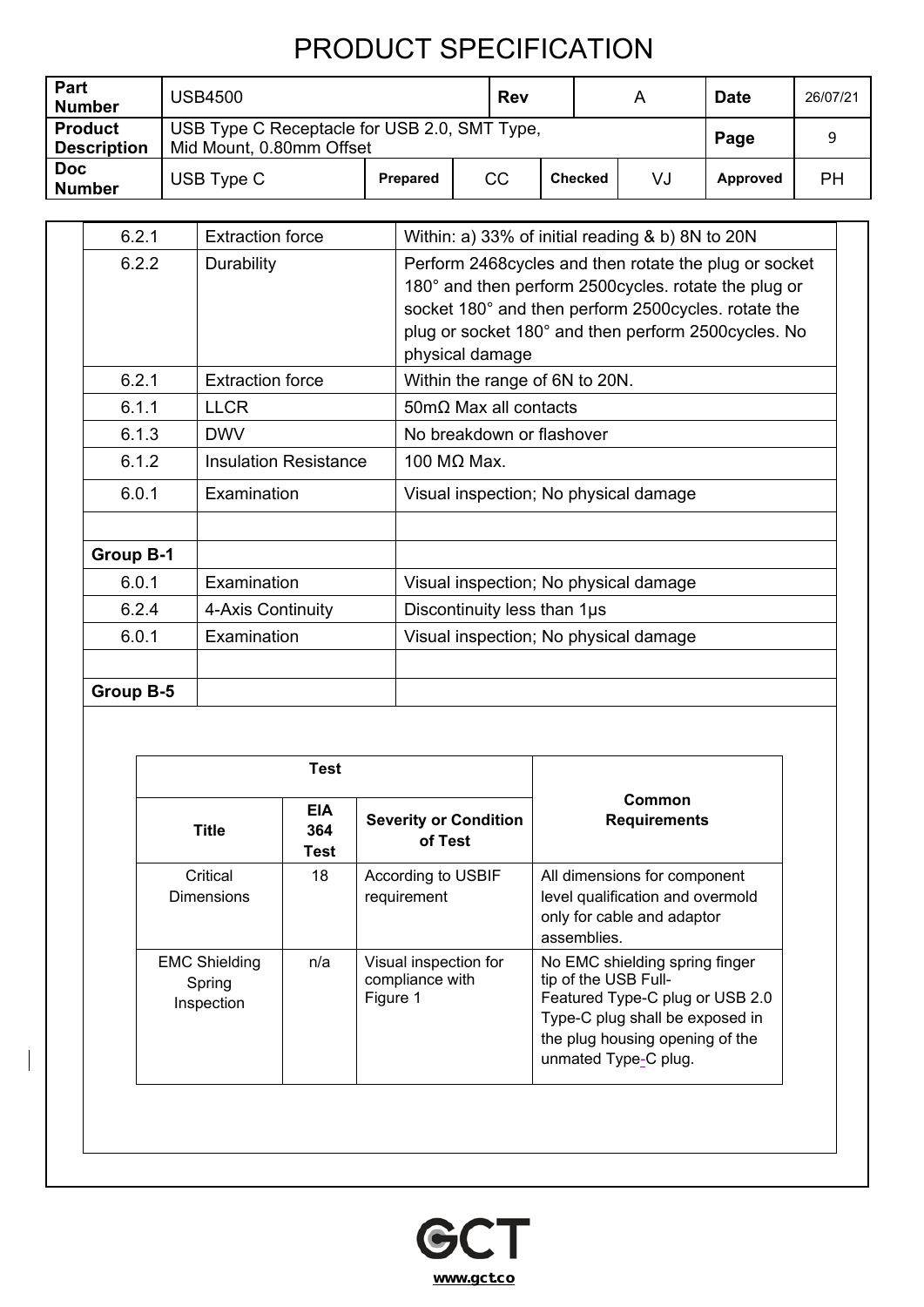| Part<br><b>Number</b>                | <b>USB4500</b>                                                           |                 | <b>Rev</b> |                | A  | <b>Date</b> | 26/07/21 |
|--------------------------------------|--------------------------------------------------------------------------|-----------------|------------|----------------|----|-------------|----------|
| <b>Product</b><br><b>Description</b> | USB Type C Receptacle for USB 2.0, SMT Type,<br>Mid Mount, 0.80mm Offset |                 |            | Page           | 10 |             |          |
| <b>Doc</b><br><b>Number</b>          | USB Type C                                                               | <b>Prepared</b> | CC         | <b>Checked</b> | VJ | Approved    | PН       |